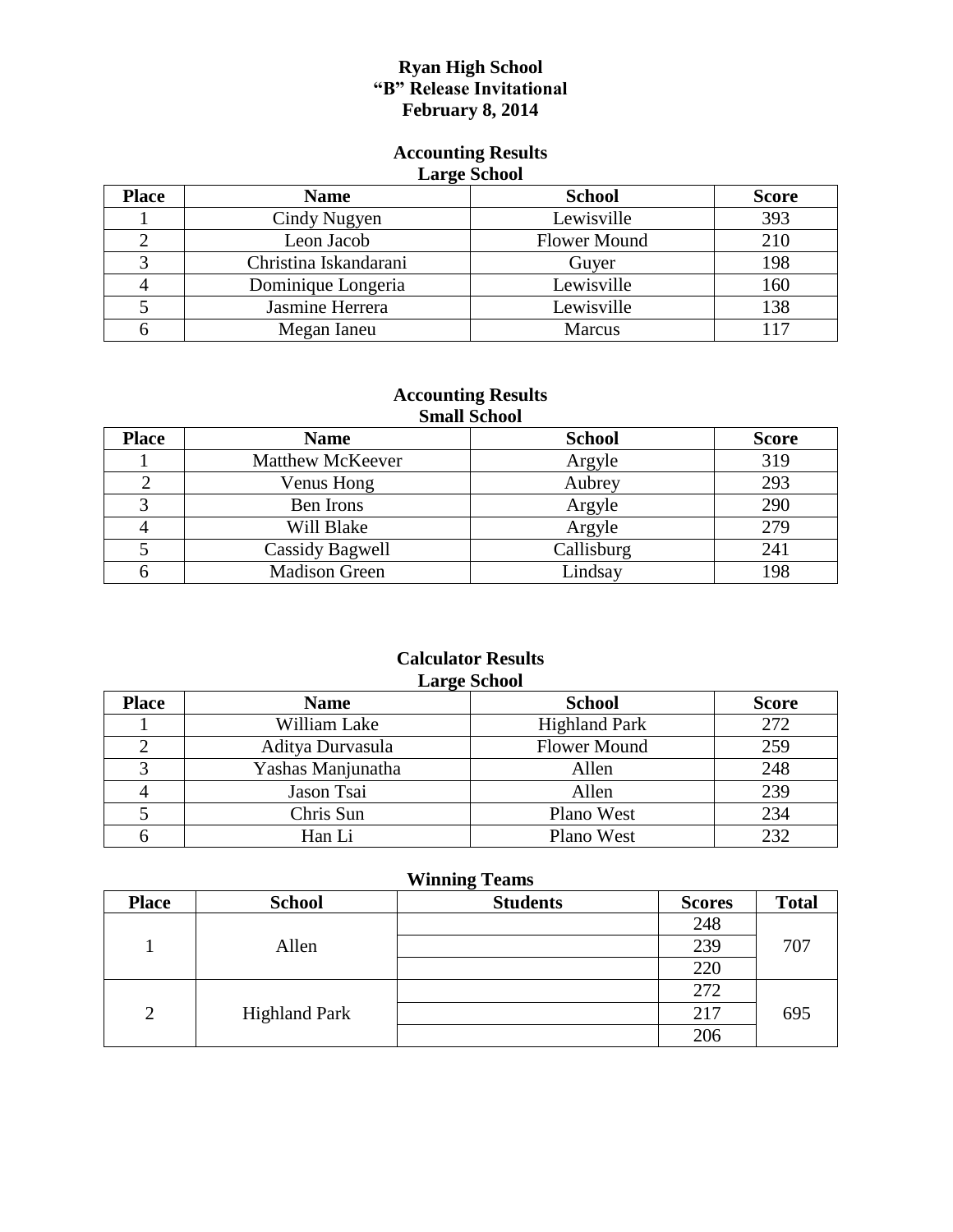### **Calculator Results Small School**

| <b>Place</b> | <b>Name</b>           | <b>School</b> | <b>Score</b> |
|--------------|-----------------------|---------------|--------------|
|              | Matthew Haydon        | Argyle        | 311          |
|              | Ross Coker            | Argyle        | 299          |
|              | Cooper Rodgers        | Argyle        | 255          |
| 4            | <b>Zachery Morrow</b> | Callisburg    | 242          |
|              | John Michael Fuhrmann | Lindsay       | 227          |
| 6            | Casey Trevino         | Callisburg    | 227          |
|              |                       |               |              |

### **Winning Teams**

| <b>Place</b> | <b>School</b> | <b>Students</b> | <b>Scores</b> | <b>Total</b> |
|--------------|---------------|-----------------|---------------|--------------|
|              |               |                 | 311           |              |
|              | Argyle        |                 | 299           | 865          |
|              |               |                 | 255           |              |
| 2            | Callisburg    |                 | 242           |              |
|              |               |                 | 227           | 668          |
|              |               |                 | 199           |              |

### **Computer Applications Results**

| <b>Large School</b> |                 |                     |              |  |
|---------------------|-----------------|---------------------|--------------|--|
| <b>Place</b>        | <b>Name</b>     | <b>School</b>       | <b>Score</b> |  |
|                     | Patrick Grace   | Guyer               | 187          |  |
|                     | Gregory Yak     | <b>Flower Mound</b> | 130          |  |
|                     | Quan Do         | Allen               | 128          |  |
|                     | Ryan Carr       | Denton              | 41           |  |
|                     | Anh Do          | Allen               | 34           |  |
|                     | Hannah Vargnese | Allen               | 24           |  |

### **Computer Applications Results Small School**

| <b>Place</b> | <b>Name</b>          | <b>School</b> | <b>Score</b> |
|--------------|----------------------|---------------|--------------|
|              | Hayden Little        | Argyle        | 250          |
|              | Nikki Cole           | Argyle        | 230          |
|              | <b>Zane Perkins</b>  | Aubrey        | 229          |
|              | <b>Morgan Barnes</b> | Slidel        | 220          |
|              | Rachel Smith         | Peaster       | 208          |
|              | <b>Bailey Prices</b> | Peaster       | 205          |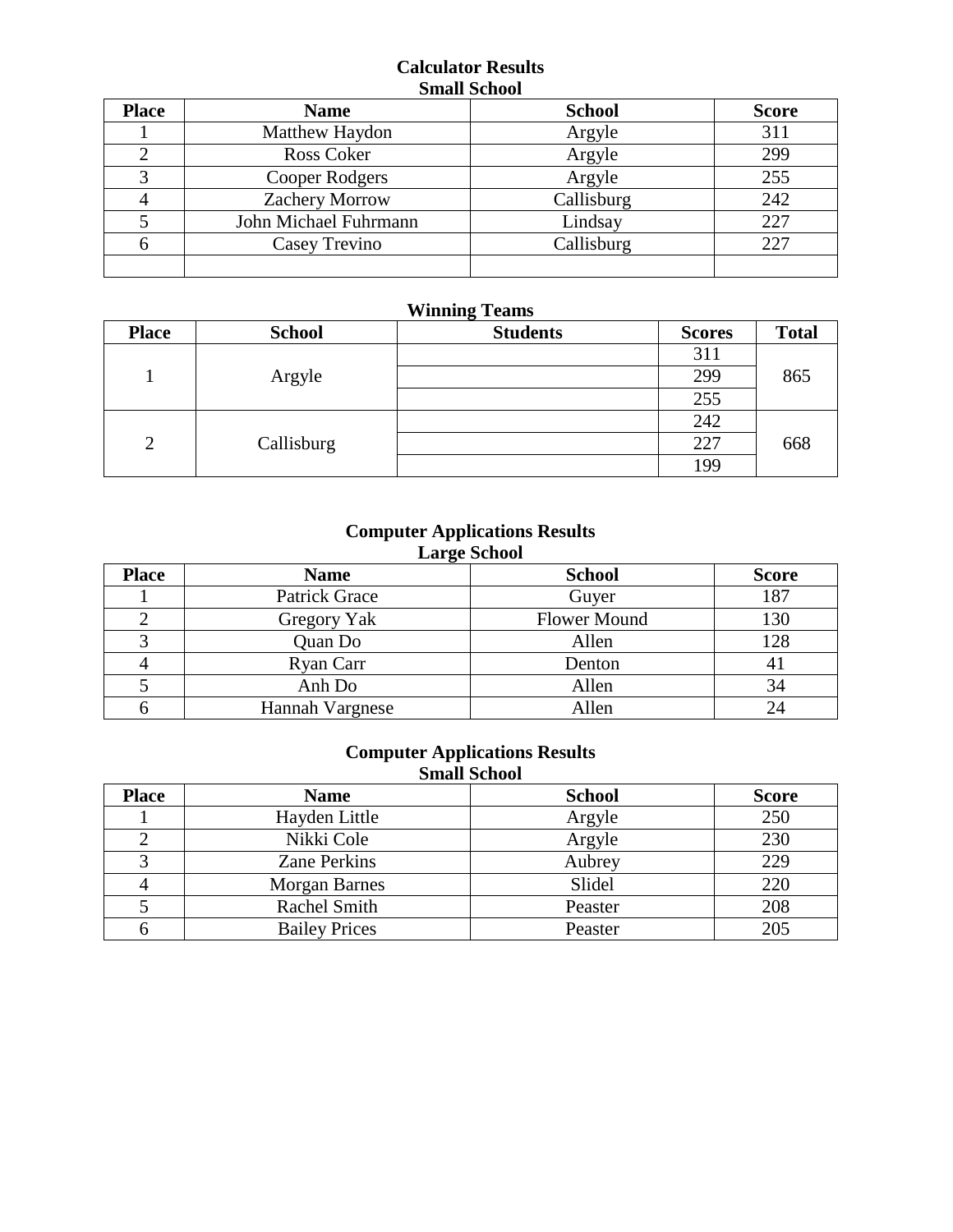### **Computer Science Results Large School**

| <b>Place</b>   | ີ<br><b>Name</b>       | <b>School</b>       | <b>Score</b> |
|----------------|------------------------|---------------------|--------------|
|                | James Alexander Upshaw | <b>TAG</b>          | 232          |
| $\overline{2}$ | <b>Elijah Snow</b>     | Carroll             | 224          |
| $\overline{2}$ | Anjie Liang            | Carroll             | 224          |
|                | Gerogiy Klimenko       | Plano West          | 198          |
| 4              | Saikiran Srarangapalli | <b>Flower Mound</b> | 194          |
| 6              | Michael Yang           | Plano West          | 192          |
|                | <b>Matthew Brown</b>   | <b>TAG</b>          | 192          |
|                | Shyam Sabhaya          | Carroll             | 192          |
|                |                        |                     |              |

# **Winning Teams**

| <b>Place</b>   | <b>School</b> | $\tilde{}$<br><b>Students</b> | <b>Scores</b> | <b>Total</b> |
|----------------|---------------|-------------------------------|---------------|--------------|
|                |               |                               | 224           |              |
|                | Carroll       |                               | 224           | 648          |
|                |               |                               | 200           |              |
|                |               |                               | 232           |              |
| $\overline{2}$ | <b>TAG</b>    |                               | 192           | 612          |
|                |               |                               | 188           |              |

### **Computer Science Results Small School**

| <b>Place</b> | <b>Name</b>               | <b>School</b> | <b>Score</b> |
|--------------|---------------------------|---------------|--------------|
|              | Ross Coker                | Argyle        | 208          |
|              | <b>Matthew Goodpaster</b> | Argyle        | 172          |
|              | Jessica Martin            | Lindsay       | 84           |
|              | Karis Pickle              | Callisburg    | 84           |
|              | Sarah Beaver              | Slidell       | 78           |
|              | <b>Issac Albanesi</b>     | Argyle        | 74           |

| <b>Place</b>   | <b>School</b> | ັ<br><b>Students</b> | <b>Scores</b> | <b>Total</b> |
|----------------|---------------|----------------------|---------------|--------------|
|                |               |                      | 208           |              |
|                | Argyle        |                      | 172           | 454          |
|                |               |                      | 74            |              |
| $\overline{2}$ | Callisburg    |                      | 84            |              |
|                |               |                      | 64            | 192          |
|                |               |                      | 44            |              |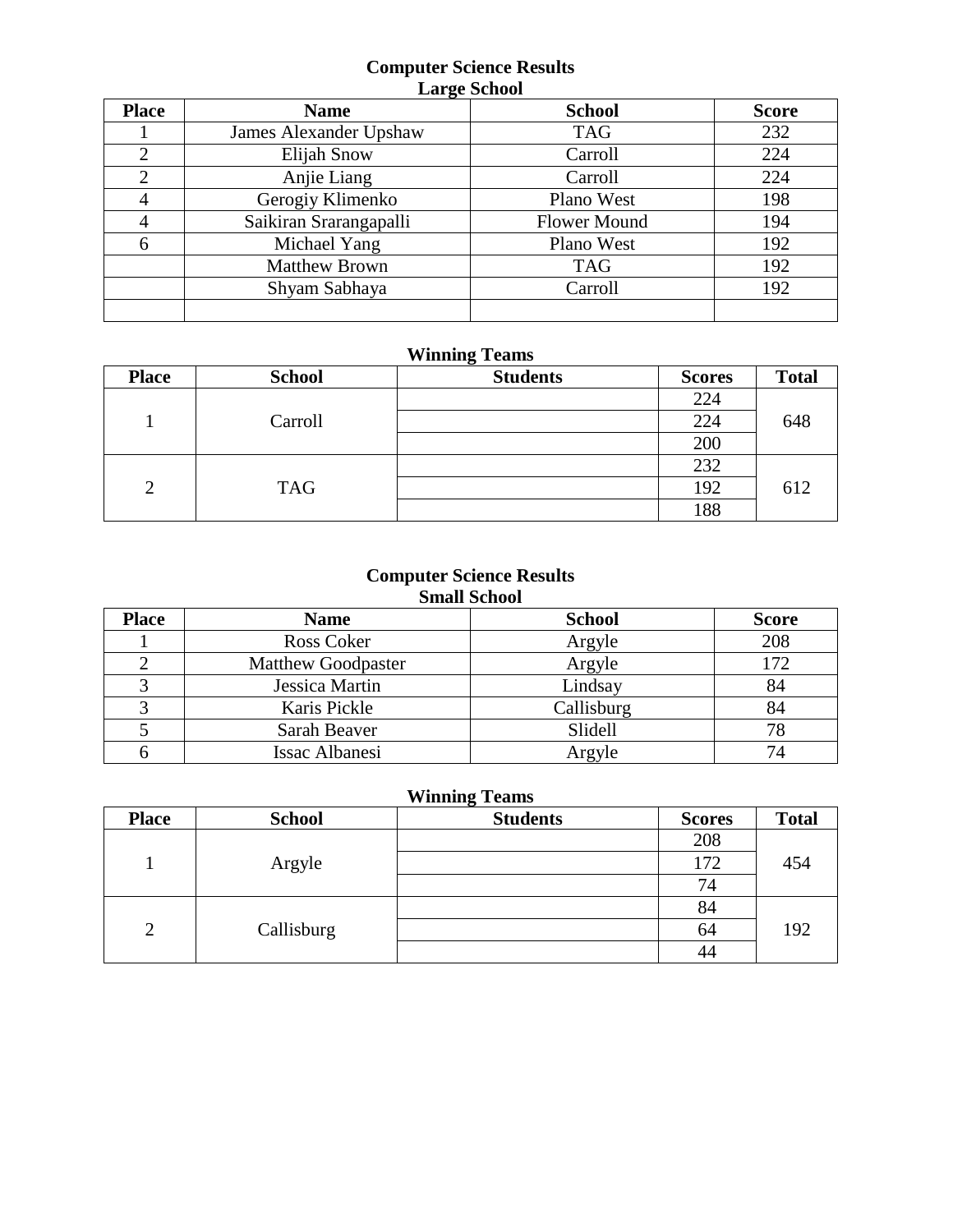### **Current Events Results Large School**

| <b>Place</b> | ້<br><b>Name</b>        | <b>School</b> | <b>Score</b> |
|--------------|-------------------------|---------------|--------------|
|              | <b>Madeline Haadley</b> | Boyd          | 31           |
|              | Daniele Brombilla       | Carroll       | 28           |
|              | Deshav Prathivadi       | Allen         | 28           |
|              | George Roberson         | Denton        | 27           |
|              | Ray Teer                | Carroll       | 24           |
|              | Nora Riddle             | Ryan          | 24           |

### **Winning Teams**

| <b>Place</b> | <b>School</b> | <b>Students</b> | <b>Scores</b> | <b>Total</b> |
|--------------|---------------|-----------------|---------------|--------------|
|              |               |                 | 16            |              |
|              | Allen         |                 | 18            | 54           |
|              |               |                 | 20            |              |
|              |               |                 | 14            |              |
| 2            | Carroll       |                 | -             | 50           |
|              |               |                 |               |              |

### **Current Events Results Small School**

| <b>Place</b> | <b>Name</b>           | <b>School</b> | <b>Score</b> |
|--------------|-----------------------|---------------|--------------|
|              | Jessie Bullard        | S&S           | 31           |
|              | Cody Edwards          | S&S           | 28           |
|              | Darrett Mann          | Callisburg    | 26           |
|              | <b>Trevor Bennett</b> | S&S           | 25           |
|              | <b>Brooke Mansker</b> | Callisburg    | 22           |
|              | Ariel Pollard         | Argyle        | 22           |

# **Winning Teams**

| <b>Place</b> | <b>School</b> | ້<br><b>Students</b> | <b>Scores</b>            | <b>Total</b> |
|--------------|---------------|----------------------|--------------------------|--------------|
|              |               |                      | 22                       |              |
|              | S&S           |                      |                          | 58           |
|              |               |                      | $\overline{\phantom{0}}$ |              |
|              |               |                      |                          |              |
| റ<br>∽       | Callisburg    |                      | ∠⊥                       | 5            |
|              |               |                      |                          |              |

| <b>Large School</b> |                         |               |              |  |
|---------------------|-------------------------|---------------|--------------|--|
| <b>Place</b>        | <b>Name</b>             | <b>School</b> | <b>Score</b> |  |
|                     | <b>Allison Grimaldo</b> | Lewisville    |              |  |
|                     | Emily Fu                | Denton        |              |  |
|                     | <b>Austin Rickerson</b> | <b>Marcus</b> |              |  |
|                     | Megan Shankie           | Lowery        |              |  |
|                     | Rebecca Fu              | Denton        |              |  |
|                     | Marisa Charpentier      | <b>Marcus</b> |              |  |

### **Editorial Writing Results Large School**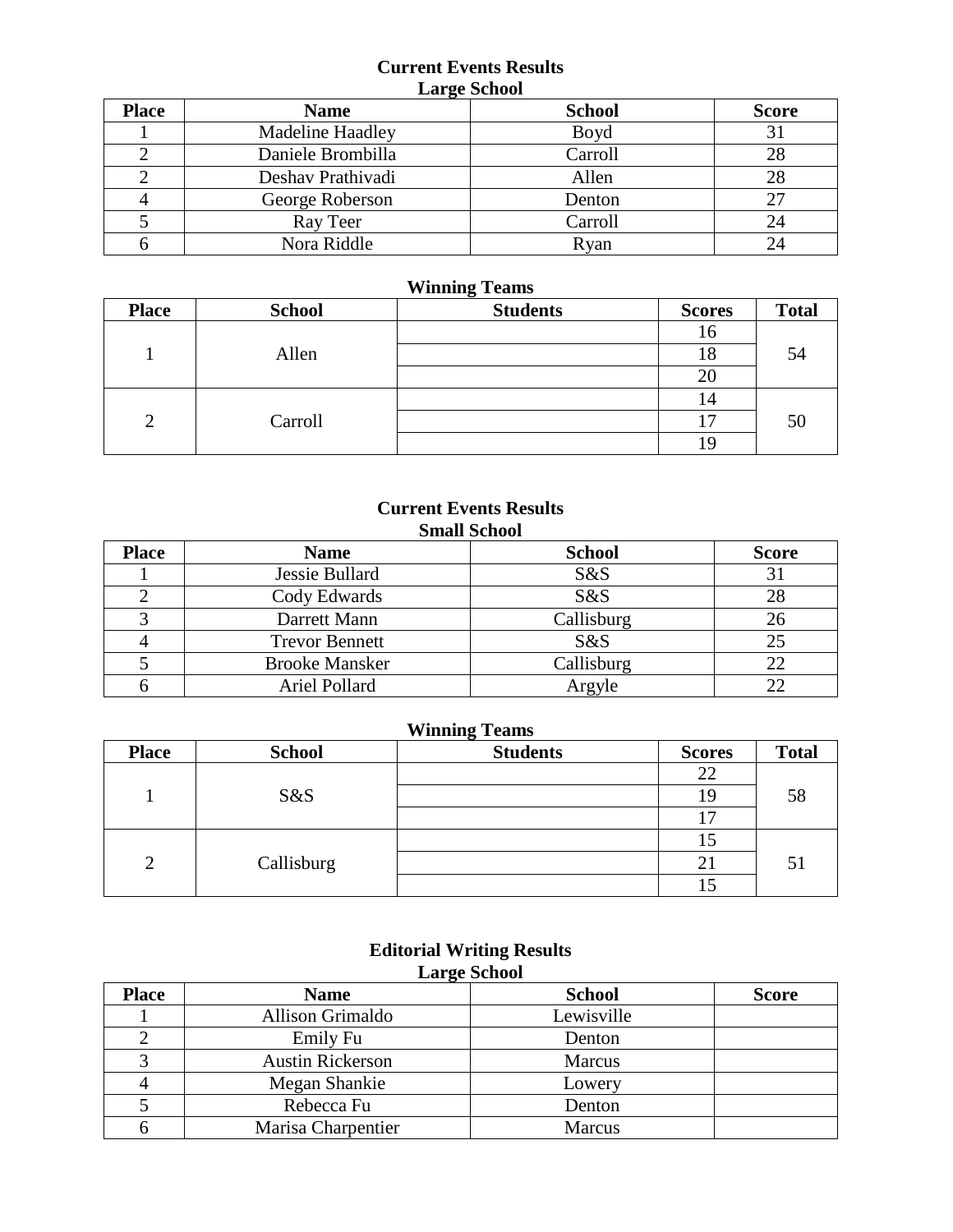### **Editorial Writing Results Small School**

| <b>Place</b> | <b>Name</b>           | <b>School</b> | <b>Score</b> |
|--------------|-----------------------|---------------|--------------|
|              | Alexandra Hinshaw     | Era           |              |
|              | <b>Delaney Burtt</b>  | Callisburg    |              |
|              | <b>Brooke Mansker</b> | Callisburg    |              |
|              | Alexandra Torres      | Era           |              |
|              | Annabel Thorpe        | Argyle        |              |
|              | Cade Gibson           | Tioga         |              |

### **Feature Writing Results Large School**

| <b>Place</b> | <b>Name</b>             | <b>School</b> | <b>Score</b> |
|--------------|-------------------------|---------------|--------------|
|              | Alex Helm               | Marcus        |              |
|              | <b>Austin Rickerson</b> | <b>Marcus</b> |              |
|              | <b>Brittany Ajoky</b>   | Little Elm    |              |
|              | <b>Madison Ermenio</b>  | <b>Marcus</b> |              |
|              | Samantha Smith          | Carroll       |              |
|              | Marisa Charpentier      | <b>Marcus</b> |              |

### **Feature Writing Results Small School**

| <b>Place</b> | <b>Name</b>               | <b>School</b> | <b>Score</b> |
|--------------|---------------------------|---------------|--------------|
|              | <b>Annabel Thorpe</b>     | Argyle        |              |
|              | Emma Jo Manley            | Lindsay       |              |
|              | Rachael Ussery            | Decatur       |              |
|              | Kayleigh Miller           | Slidell       |              |
|              | <b>Caitlin Palmertree</b> | Sanger        |              |
|              | Paige Porter              | S&S           |              |

### **Headline Writing Results Large School**

| <b>Place</b> | $\bullet$<br><b>Name</b> | <b>School</b>       | <b>Score</b> |
|--------------|--------------------------|---------------------|--------------|
|              | Edie Scott               | Guyer               |              |
|              | Megan Lucas              | Allen               |              |
|              | Matthew Wall             | <b>Flower Mound</b> |              |
|              | Megan Shankie            | Lowery              |              |
|              | <b>Emily McPherson</b>   | Ryan                |              |
|              | Graziella Detecio        | Little Elm          |              |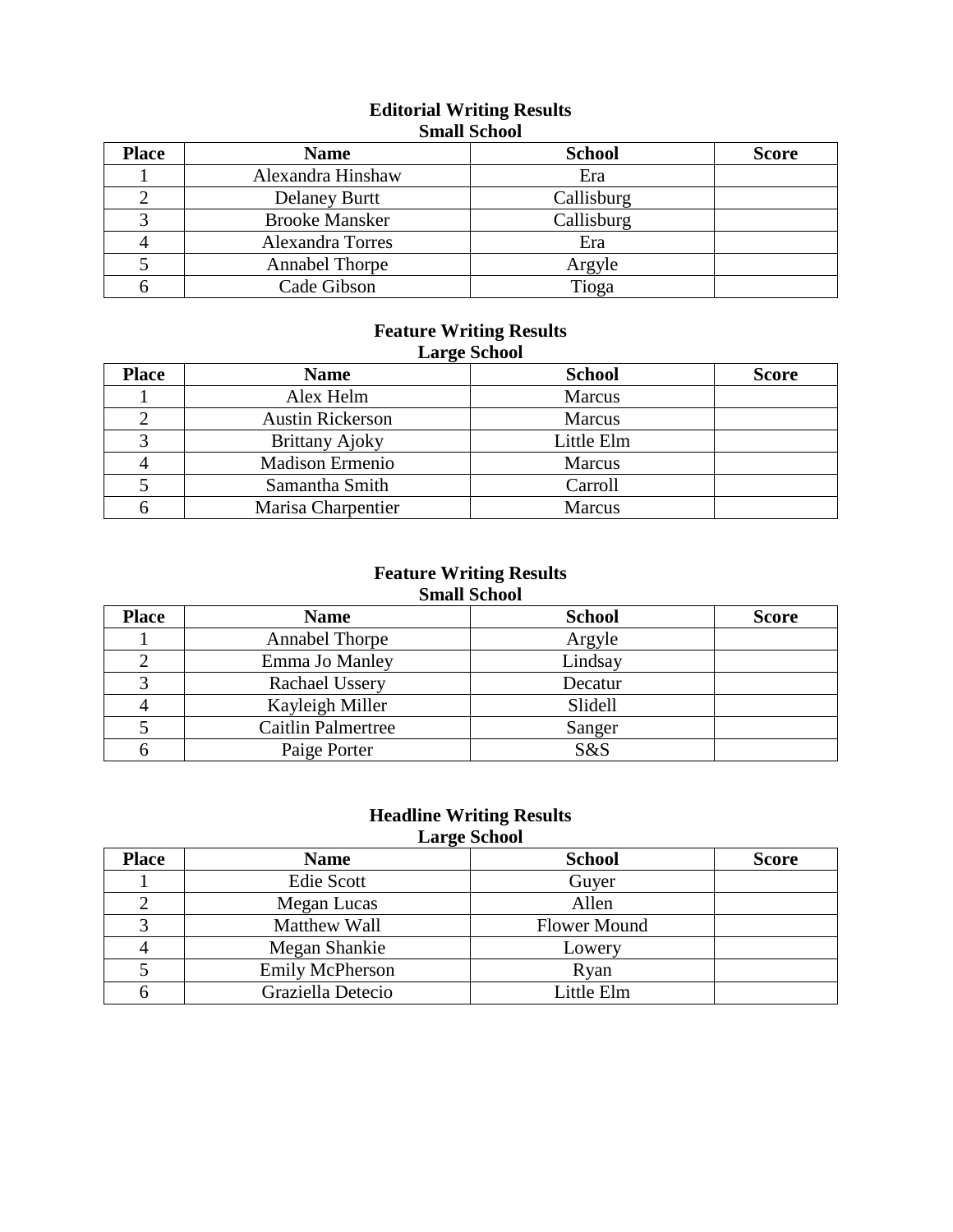### **Headline Writing Results Small School**

| <b>Place</b> | <b>Name</b>          | <b>School</b> | <b>Score</b> |
|--------------|----------------------|---------------|--------------|
|              | Cole McQuirk         | Argyle        |              |
|              | McKenna Waddill      | Decatur       |              |
|              | <b>Kelsey Peiser</b> | Argyle        |              |
|              | <b>Delaney Burtt</b> | Callisburg    |              |
|              | Joseph Price         | S&S           |              |
|              | Mickey Drewry        | Decatur       |              |

### **News Writing Results Large School**

| <b>Place</b> | $\bullet$<br><b>Name</b> | <b>School</b> | <b>Score</b> |
|--------------|--------------------------|---------------|--------------|
|              | <b>Madison Ermenio</b>   | Marcus        |              |
|              | Jason Lihuang            | Allen         |              |
|              | Megan Lucas              | Allen         |              |
|              | <b>Austin Rickerson</b>  | Marcus        |              |
|              | <b>Brittany Ajoky</b>    | Little Elm    |              |
|              | Izzie Ramirez            | Boyd          |              |

# **News Writing Results**

### **Small School**

| <b>Place</b> | <b>Name</b>           | <b>School</b> | <b>Score</b> |
|--------------|-----------------------|---------------|--------------|
|              | Paige Proctor         | S&S           |              |
|              | <b>Aubrey Kass</b>    | Argyle        |              |
|              | Mickey Drewry         | Decatur       |              |
|              | Hope Inglish          | Era           |              |
|              | <b>Josh Black</b>     | Argyle        |              |
|              | <b>Annabel Thorpe</b> | Argyle        |              |

# **Winning Journalism Teams – Large School**

| <b>Place</b> | <b>School</b> | <b>Students</b> | <b>Scores</b> | <b>Total</b> |
|--------------|---------------|-----------------|---------------|--------------|
|              | Marcus        |                 |               |              |
|              |               |                 |               |              |
|              |               |                 |               |              |
| ◠            | Allen         |                 |               |              |
|              |               |                 |               |              |

# **Winning Journalism Teams – Small School**

| <b>Place</b>   | <b>School</b> | <b>Students</b> | <b>Scores</b> | <b>Total</b> |
|----------------|---------------|-----------------|---------------|--------------|
|                | Argyle        |                 |               |              |
| $\overline{2}$ | Callisburg    |                 |               |              |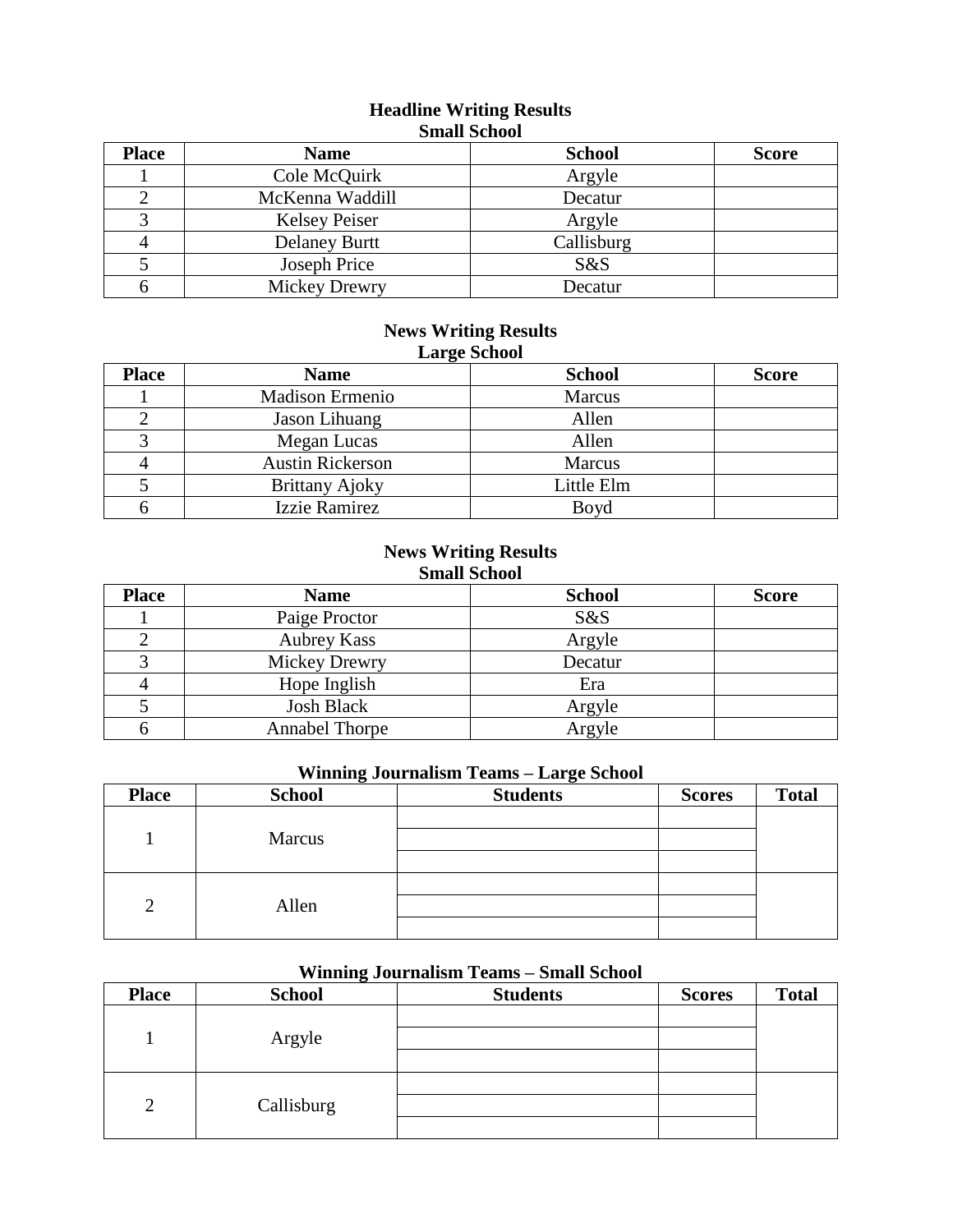### **Literary Criticism Results Large School**

| <b>Place</b> | <b>Name</b>                  | <b>School</b>       | <b>Score</b> |
|--------------|------------------------------|---------------------|--------------|
|              | Nicholas Pierce              | Ryan                | 79           |
|              | <b>Walter Tunnell Wilson</b> | Ryan                |              |
|              | Matt Wilkin                  | <b>Flower Mound</b> |              |
|              | <b>Elizabeth Cook</b>        | Coppell             |              |
|              | Veronica Hardy               | Ryan                | 73           |
|              | <b>Anthony Munson</b>        | Carroll             | $\mathbf{r}$ |

### **Winning Teams**

| <b>Place</b>              | <b>School</b> | <b>Students</b> | <b>Scores</b> | <b>Total</b> |
|---------------------------|---------------|-----------------|---------------|--------------|
|                           |               |                 | 79            |              |
|                           | Ryan          |                 | 76            | 228          |
|                           |               |                 | 73            |              |
|                           |               |                 | 76            |              |
| $\overline{2}$<br>Coppell |               |                 | 69            | 209          |
|                           |               |                 | 64            |              |

### **Literary Criticism Results Small School**

| <b>Place</b> | <b>Name</b>             | <b>School</b> | <b>Score</b> |
|--------------|-------------------------|---------------|--------------|
|              | <b>Monica Canizares</b> | Argyle        |              |
|              | Meg Perkins             | Argyle        | 79           |
|              | <b>Scarlet Ray</b>      | S&S           |              |
|              | <b>Arther Coker</b>     | S&S           | 74           |
|              | Haleigh Bacon           | Callisburg    |              |
|              | <b>Corey Douglas</b>    | S&S           | 68           |

### **Winning Teams**

| <b>Place</b>   | <b>School</b> | <b>Students</b> | <b>Scores</b> | <b>Total</b> |
|----------------|---------------|-----------------|---------------|--------------|
|                |               |                 | 83            |              |
|                | Argyle        |                 | 79            | 228          |
|                |               |                 | 66            |              |
| $\overline{2}$ | S&S           |                 | 76            |              |
|                |               |                 | 74            | 218          |
|                |               |                 | 68            |              |

#### **Mathematics Results Large School**

|              | --- <del>-</del> ----- |                      |              |  |  |
|--------------|------------------------|----------------------|--------------|--|--|
| <b>Place</b> | <b>Name</b>            | <b>School</b>        | <b>Score</b> |  |  |
|              | Aditya Darvasula       | <b>Flower Mound</b>  | 282          |  |  |
|              | William Lake           | <b>Highland Park</b> | 206          |  |  |
| 2            | Preston Biro           | <b>Flower Mound</b>  | 202          |  |  |
|              | HoJae Jung             | <b>Flower Mound</b>  | 198          |  |  |
| 4            | Yashas Manjunatha      | Allen                | 198          |  |  |
|              | Justin Park            | Plano West           | 188          |  |  |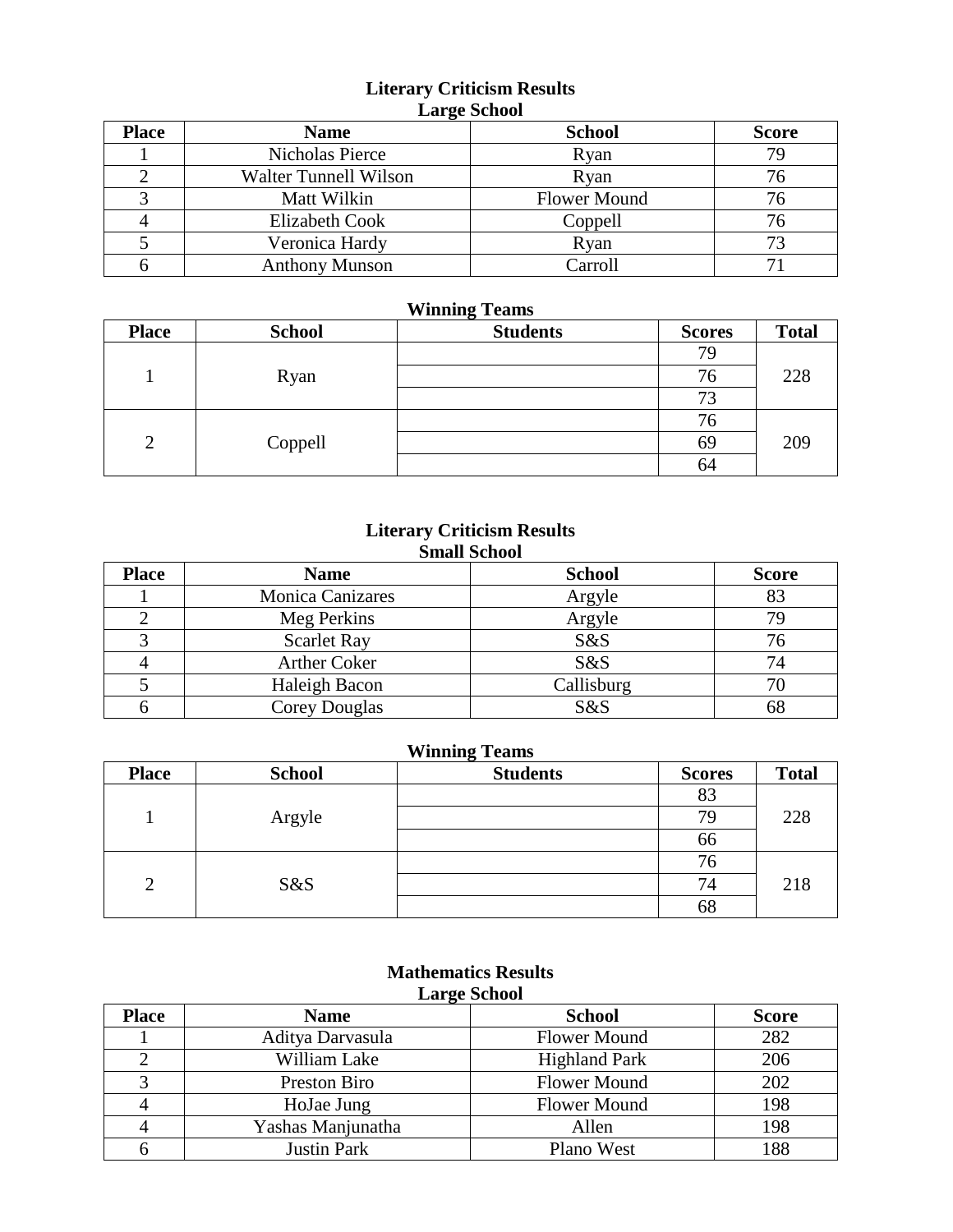| <b>Winning Teams</b> |                     |                 |               |              |
|----------------------|---------------------|-----------------|---------------|--------------|
| <b>Place</b>         | <b>School</b>       | <b>Students</b> | <b>Scores</b> | <b>Total</b> |
|                      |                     |                 | 282           |              |
|                      | <b>Flower Mound</b> |                 | 202           | 682          |
|                      |                     |                 | 198           |              |
|                      |                     |                 | 188           |              |
| $\overline{2}$       | Plano West          |                 | 188           | 548          |
|                      |                     |                 | 172           |              |

### **Mathematics Results Small School**

| <b>Place</b> | <b>Name</b>           | <b>School</b> | <b>Score</b> |  |  |  |
|--------------|-----------------------|---------------|--------------|--|--|--|
|              | Ross Coker            | Argyle        | 300          |  |  |  |
|              | Matthew Hayden        | Argyle        | 270          |  |  |  |
|              | Shashwat Tripothi     | Argyle        | 208          |  |  |  |
|              | John Michael Fuhrman  | Lindsay       | 136          |  |  |  |
|              | <b>Zachery Morrow</b> | Callisburg    | 134          |  |  |  |
|              | Travis Krahl          | Lindsay       | 130          |  |  |  |

# **Winning Teams**

| <b>Place</b> | <b>School</b> | <b>Students</b> | <b>Scores</b> | <b>Total</b> |
|--------------|---------------|-----------------|---------------|--------------|
|              |               |                 | 300           |              |
|              | Argyle        |                 | 270           | 778          |
|              |               |                 | 208           |              |
| 2            | Lindsay       |                 | 136           |              |
|              |               |                 | 130           | 380          |
|              |               |                 | 114           |              |

### **Number Sense Results Large School**

| <b>Place</b> | <b>Name</b>        | <b>School</b>        | <b>Score</b> |
|--------------|--------------------|----------------------|--------------|
|              | Aditya Durvasula   | <b>Flower Mound</b>  | 260          |
|              | Sai Purushothaman  | <b>Flower Mound</b>  | 212          |
|              | Akshay Durvasula   | <b>Flower Mound</b>  | 208          |
|              | Sandra Kong        | <b>Highland Park</b> | 199          |
|              | <b>Yusuf Mussa</b> | Allen                | 196          |
|              | Helena We          | Allen                | 190          |

| <b>Place</b>   | <b>School</b>        | <b>Students</b> | <b>Scores</b> | <b>Total</b> |
|----------------|----------------------|-----------------|---------------|--------------|
|                |                      |                 | 260           |              |
|                | Flower Mound         |                 | 212           | 680          |
|                |                      |                 | 208           |              |
| $\overline{2}$ | <b>Highland Park</b> |                 | 199           |              |
|                |                      |                 | 187           | 568          |
|                |                      |                 | 182           |              |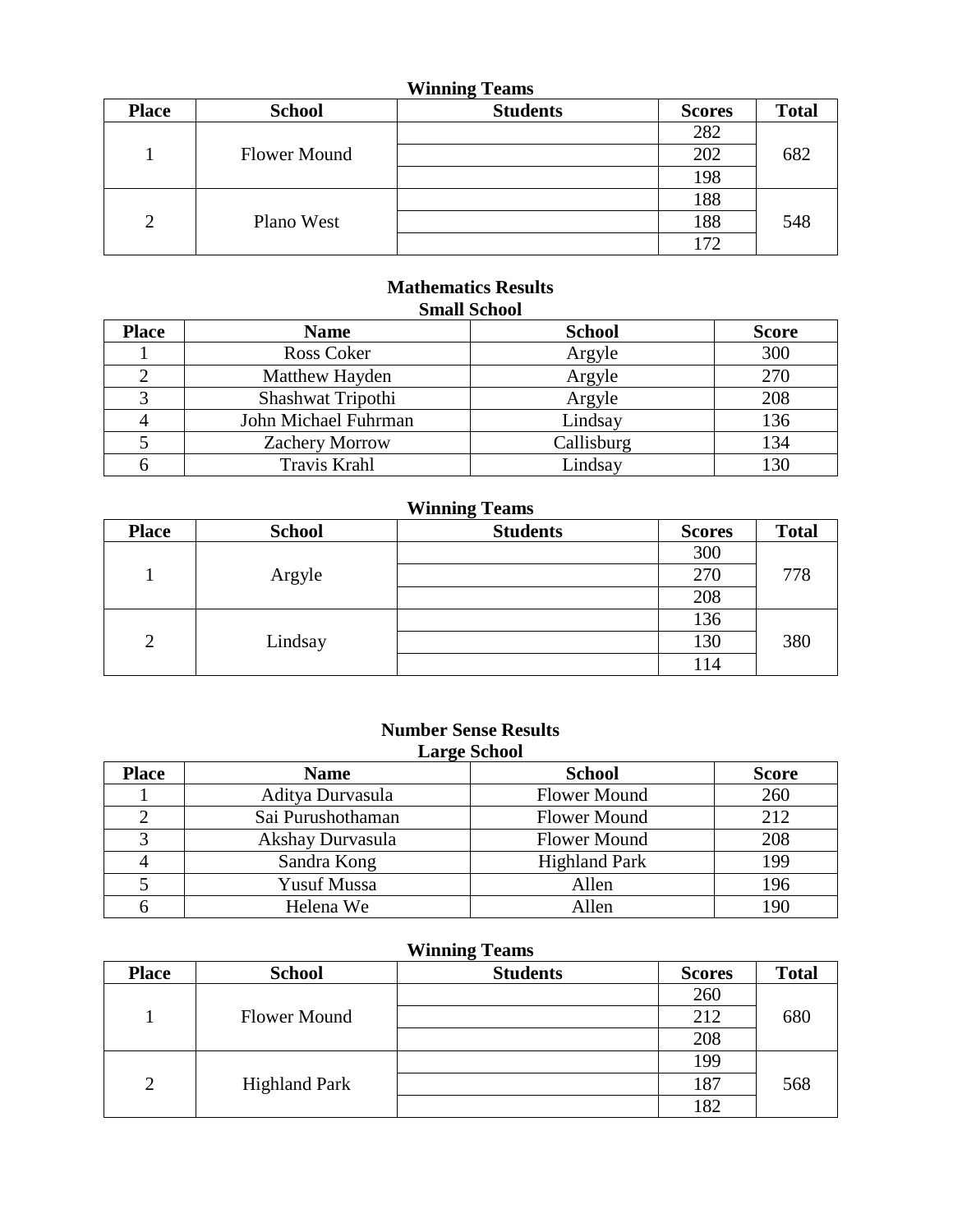### **Number Sense Results Small School**

| <b>Place</b> | <b>Name</b>           | <b>School</b> | <b>Score</b> |
|--------------|-----------------------|---------------|--------------|
|              | Ross Coker            | Argyle        | 328          |
|              | Matthew Hayden        | Argyle        | 213          |
|              | John Michael Fuhrmann | Lindsay       | 164          |
|              | Will Blake            | Argyle        | 147          |
|              | <b>Matthew Block</b>  | Lindsay       | 131          |
|              | <b>Zachery Morrow</b> | Callisburg    | 122          |

### **Winning Teams**

| <b>Place</b>   | <b>School</b> | <b>Students</b> | <b>Scores</b> | <b>Total</b> |
|----------------|---------------|-----------------|---------------|--------------|
|                |               |                 | 328           |              |
|                | Argyle        |                 | 213           | 688          |
|                |               |                 | 147           |              |
|                |               |                 | 164           |              |
| $\overline{2}$ | Lindsay       |                 | 131           | 402          |
|                |               |                 | 107           |              |

### **Ready Writing Results Large School**

| <b>Place</b> | <b>Name</b>               | <b>School</b>       | <b>Score</b> |
|--------------|---------------------------|---------------------|--------------|
|              | Samantha Parrish          | Ryan                |              |
|              | <b>Emily Friis-Hansen</b> | Coppell             |              |
|              | Mackenzie Arnold          | <b>Flower Mound</b> |              |
|              | Rachel Linch              | Marcus              |              |
|              | <b>Cameron Osmond</b>     | Marcus              |              |
|              | Liz Lumbreras             | Ryan                |              |

### **Ready Writing Results Small School**

| <b>Place</b> | <b>Name</b>         | <b>School</b> | <b>Score</b> |
|--------------|---------------------|---------------|--------------|
|              | Keleigh Pearson     | Lindsay       |              |
|              | <b>Emily Park</b>   | Peaster       |              |
|              | Hayley Wolfenbarger | Valley View   |              |
|              | Jessica Willis      | Argyle        |              |
|              | Kendall Hubbard     | Decatur       |              |
|              | Maggie Divecohia    | Argyle        |              |

### **Science Results Large School**

| <b>Place</b> | ້<br><b>Name</b>       | <b>School</b>        | <b>Score</b> |
|--------------|------------------------|----------------------|--------------|
|              | Khai Leif Nguyen Hille | <b>Highland Park</b> | 296          |
|              | William Lake           | <b>Highland Park</b> | 296          |
|              | Saikiran Srirangapalli | <b>Flower Mound</b>  | 280          |
|              | Xiaohan Geo            | <b>Highland Park</b> | 268          |
|              | Drew Anderson          | Carroll              | 256          |
|              | Hannah Wang            | Allen                | 242          |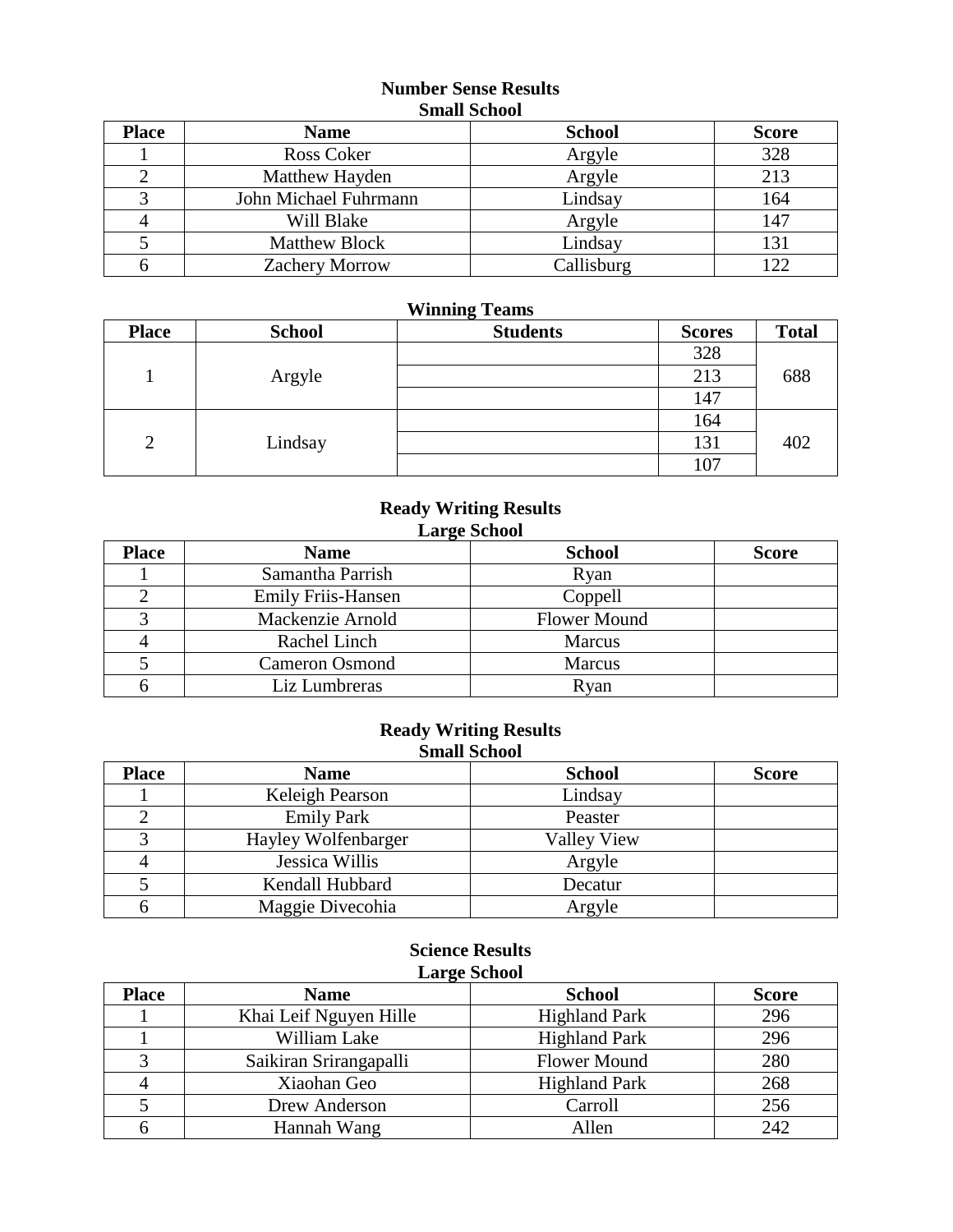#### **Winning Teams**

| <b>Place</b>   | <b>School</b>        | <b>Students</b> | <b>Scores</b> | <b>Total</b> |
|----------------|----------------------|-----------------|---------------|--------------|
|                |                      |                 | 296           |              |
|                | <b>Highland Park</b> |                 | 296           | 860          |
|                |                      |                 | 268           |              |
| $\overline{2}$ |                      |                 | 242           |              |
|                | Allen                |                 | 234           | 674          |
|                |                      |                 | 198           |              |

### **Top Biology:** William Lake – Highland Park **Top Chemistry:** Aditya Singh - Marcus **Top Physics:** Saikiran Srirangapalli – Flower Mound

#### **Science Results Small School**

| опши осной   |                     |                    |              |  |
|--------------|---------------------|--------------------|--------------|--|
| <b>Place</b> | <b>Name</b>         | <b>School</b>      | <b>Score</b> |  |
|              | <b>Allison Gant</b> | Argyle             | 294          |  |
|              | Ross Coker          | Argyle             | 272          |  |
|              | Hugh Devine         | Argyle             | 250          |  |
|              | Jayde Wolfenbarger  | <b>Valley View</b> | 196          |  |
|              | Jimmie J            | <b>Valley View</b> | 142          |  |
|              | Kollin Meyer        | <b>Valley View</b> | 136          |  |

#### **Winning Teams**

| <b>Place</b>   | <b>School</b>      | $\tilde{}$<br><b>Students</b> | <b>Scores</b> | <b>Total</b> |
|----------------|--------------------|-------------------------------|---------------|--------------|
|                |                    |                               | 294           |              |
|                | Argyle             |                               | 272           | 816          |
|                |                    |                               | 250           | 474          |
|                |                    |                               | 196           |              |
| $\overline{2}$ | <b>Valley View</b> |                               | 142           |              |
|                |                    |                               | 136           |              |

**Top Biology:** Jayde Wolfenbarger – Valley View 106 **Top Chemistry:** Allison Gant – Argyle 106 **Top Physics:** Ross Coker – Argyle 120

#### **Social Studies Results Large School**

| <b>Place</b> | <b>Name</b>            | <b>School</b>       | <b>Score</b> |  |
|--------------|------------------------|---------------------|--------------|--|
|              | Jarod Chaney           | Carroll             | 98           |  |
|              | <b>Kelsey Taeckens</b> | Carroll             | 95           |  |
|              | <b>Kelly Danner</b>    | Carroll             | 94           |  |
|              | Alexis Bowen           | Carroll             | 92           |  |
|              | <b>Rishab Goel</b>     | <b>Flower Mound</b> | 88           |  |
|              | Arianna Sobhi          | <b>Flower Mound</b> |              |  |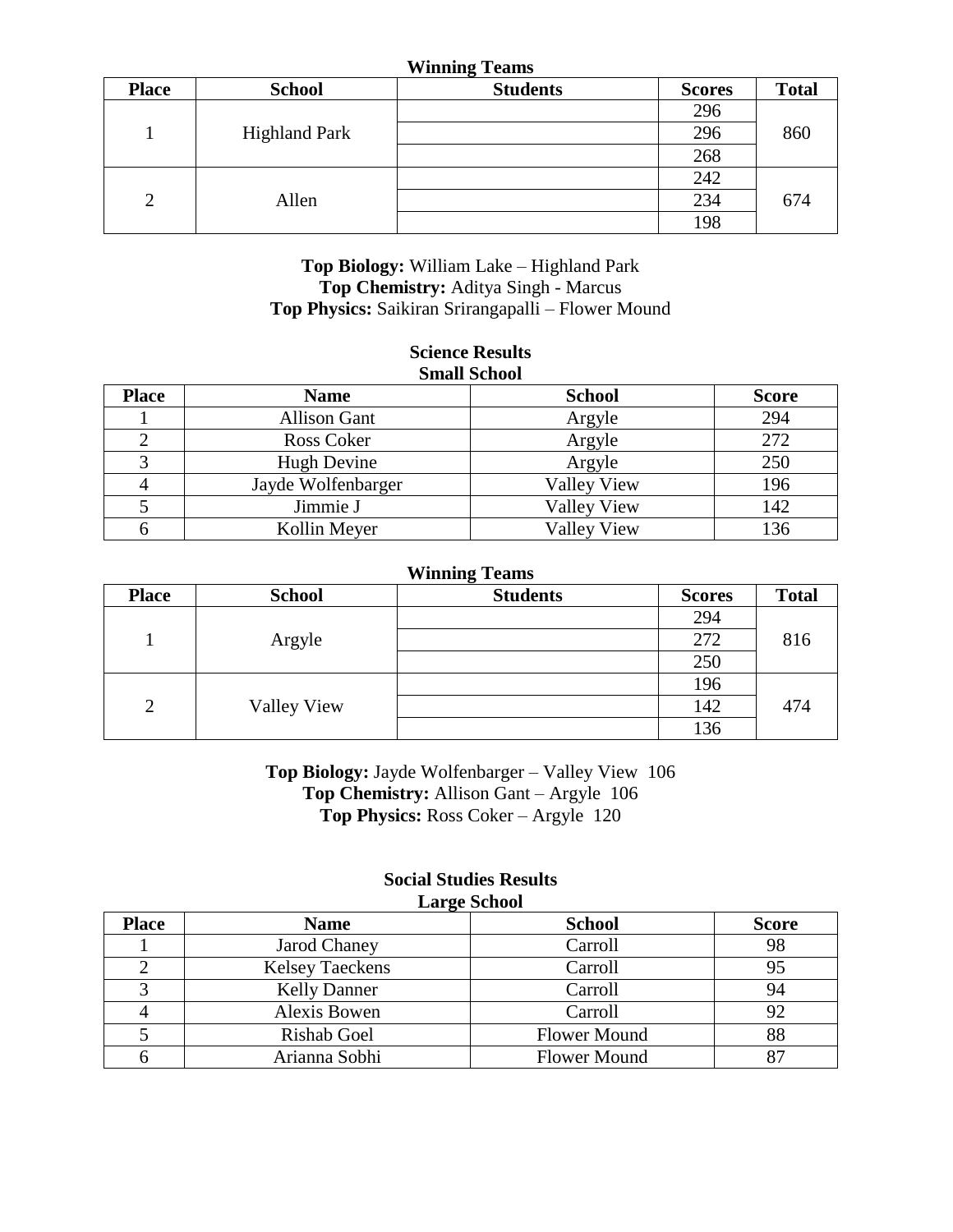# **Winning Teams**

| <b>Place</b>   | <b>School</b>       | <b>Students</b> | <b>Scores</b>            | <b>Total</b> |
|----------------|---------------------|-----------------|--------------------------|--------------|
|                |                     |                 | 78                       |              |
|                | Carroll             |                 | 79.                      | 237          |
|                |                     |                 | 80                       |              |
|                |                     |                 |                          |              |
| $\overline{2}$ | <b>Flower Mound</b> |                 | 72                       | 215          |
|                |                     |                 | $\overline{\phantom{a}}$ |              |

### **Social Studies Results Small School**

| <b>Place</b> | <b>Name</b>          | <b>School</b> | <b>Score</b> |
|--------------|----------------------|---------------|--------------|
|              | <b>Brandon Baker</b> | Callisburg    | 100          |
|              | Logan Storms         | Callisburg    | 87           |
|              | Carlee Eldredge      | Callisburg    | 83           |
|              | <b>Wesley Fulce</b>  | S&S           | 81           |
|              | Collin Reece Holt    | Callisburg    | 80           |
|              | <b>Arthur Coker</b>  | S&S           |              |

| <b>Winning Teams</b> |               |                 |               |              |
|----------------------|---------------|-----------------|---------------|--------------|
| <b>Place</b>         | <b>School</b> | <b>Students</b> | <b>Scores</b> | <b>Total</b> |
|                      |               |                 | 80            |              |
|                      | Callisburg    |                 | 70            | 220          |
|                      |               |                 | 70            |              |
|                      |               |                 | 68            |              |
| $\overline{2}$       | S&S           |                 | 60            | 186          |
|                      |               |                 | 58            |              |
|                      |               |                 |               |              |

### **Spelling Results Large School**

| <b>Place</b> | <b>Name</b>   | <b>School</b>       | <b>Score</b> |
|--------------|---------------|---------------------|--------------|
|              | Nikitha Samy  | <b>Flower Mound</b> | 97           |
|              | Anna Mitchell | Denton              | 95           |
|              | Rebecca Fu    | Denton              | 94           |
|              | Aviral Somani | <b>TAG</b>          | 92           |
|              | Doyel Das     | <b>Flower Mound</b> | 90           |
|              | Emily Fu      | Denton              | 88           |

| <b>Place</b>   | <b>School</b> | <b>Students</b> | <b>Scores</b> | <b>Total</b> |
|----------------|---------------|-----------------|---------------|--------------|
|                | Denton        |                 | 95            |              |
|                |               |                 | 94            | 277          |
|                |               |                 |               | 88           |
| $\overline{2}$ | Allen         |                 | 67            |              |
|                |               |                 | 64            | 196          |
|                |               |                 | כס            |              |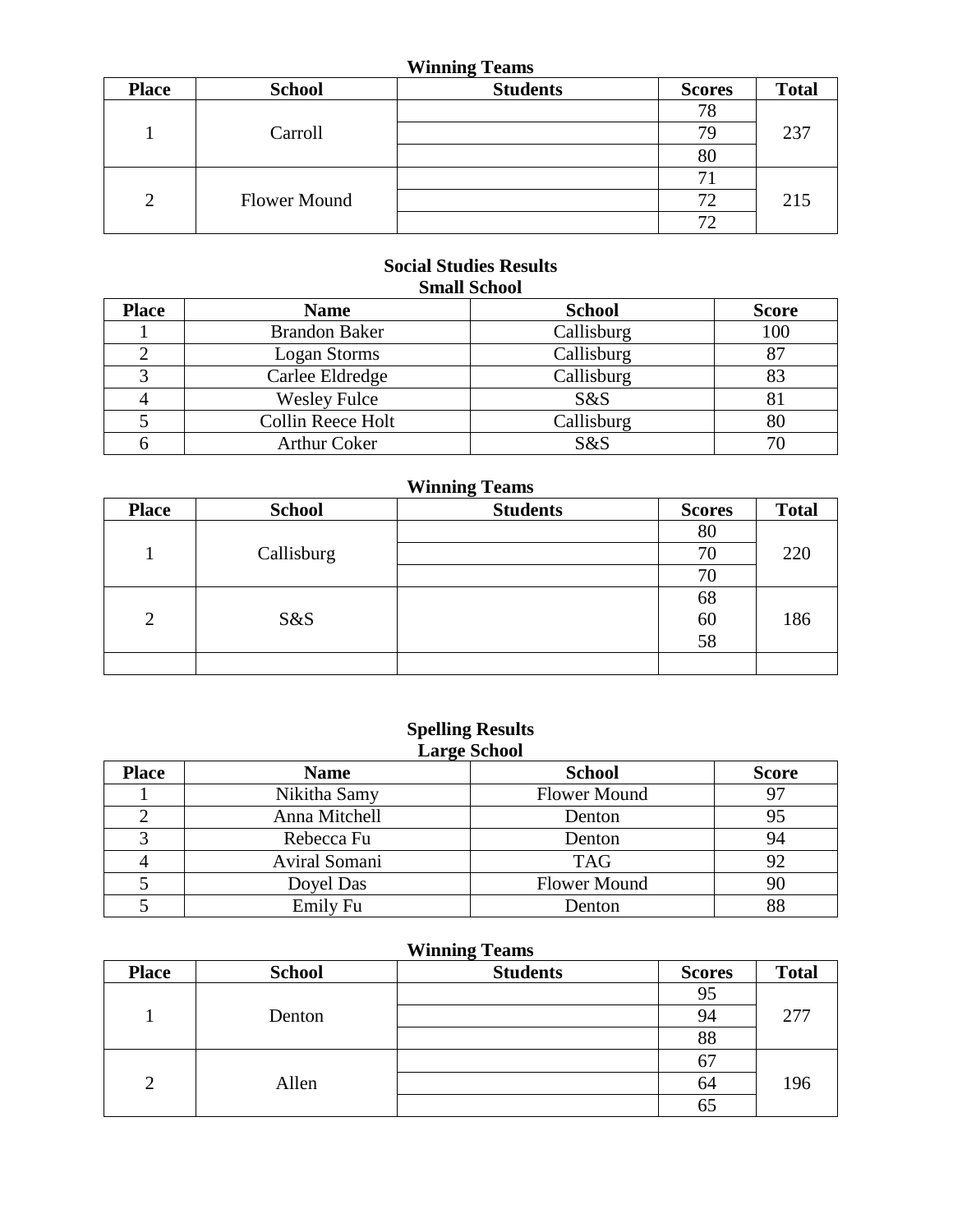### **Spelling Results Small School**

| <b>Place</b> | <b>Name</b>         | <b>School</b> | <b>Score</b> |
|--------------|---------------------|---------------|--------------|
|              | Christina Croninger | Callisburg    | 91           |
|              | Carlee Eldredge     | Callisburg    | 79           |
|              | Maisie Stanford     | S&S           | 78           |
|              | Zach Hundt          | Lindsay       |              |
|              | Kaylee Eldredge     | Callisburg    | 77           |
|              | Casey Trevino       | Callisburg    | 60           |

# **Winning Teams**

| <b>Place</b>   | <b>School</b> | <b>Students</b> | <b>Scores</b> | <b>Total</b> |
|----------------|---------------|-----------------|---------------|--------------|
|                |               |                 | 91            |              |
|                | Callisburg    |                 |               | 247          |
|                |               |                 | 79            |              |
|                |               |                 | 69            |              |
| $\overline{2}$ | Argyle        |                 | 65            | 176          |
|                |               |                 | 42            |              |

### **Poetry Results Large School**

| <b>Place</b> | <b>Name</b>      | <b>School</b>      | <b>Score</b> |  |
|--------------|------------------|--------------------|--------------|--|
|              | Drake Lawson     | Guyer              |              |  |
|              | Lauren Champion  | Guyer              |              |  |
|              | Daviana Agawu    | Guyer              |              |  |
|              | Meridian Gladden | <b>Lake Dallas</b> |              |  |
|              |                  |                    |              |  |
|              |                  |                    |              |  |

### **Poetry Results Small School**

| <b>Place</b> | <b>Name</b>          | <b>School</b> | <b>Score</b> |
|--------------|----------------------|---------------|--------------|
|              | <b>Bailey Friday</b> | Aubrey        |              |
|              | <b>Taylor Hood</b>   | Aubrey        |              |
|              | Molly Livingston     | Argyle        |              |
|              | Kayla Wessles        | Aubrey        |              |
|              | Jenna Forrester      | Peaster       |              |
|              | <b>Emily Volk</b>    | Argyle        |              |

### **Prose Results Large School**

| <b>Place</b> | $\bullet$<br><b>Name</b> | <b>School</b> | <b>Score</b> |
|--------------|--------------------------|---------------|--------------|
|              | Elyse Guilstorf          | Guyer         |              |
|              | Tanille Limb             | Guyer         |              |
|              | <b>Josh Burky</b>        | Guyer         |              |
|              | Eripitan Osagie-Sale     | Little Elm    |              |
|              | Arun Surujpaul           | Little Elm    |              |
|              | Sophie Testaye           | Guyer         |              |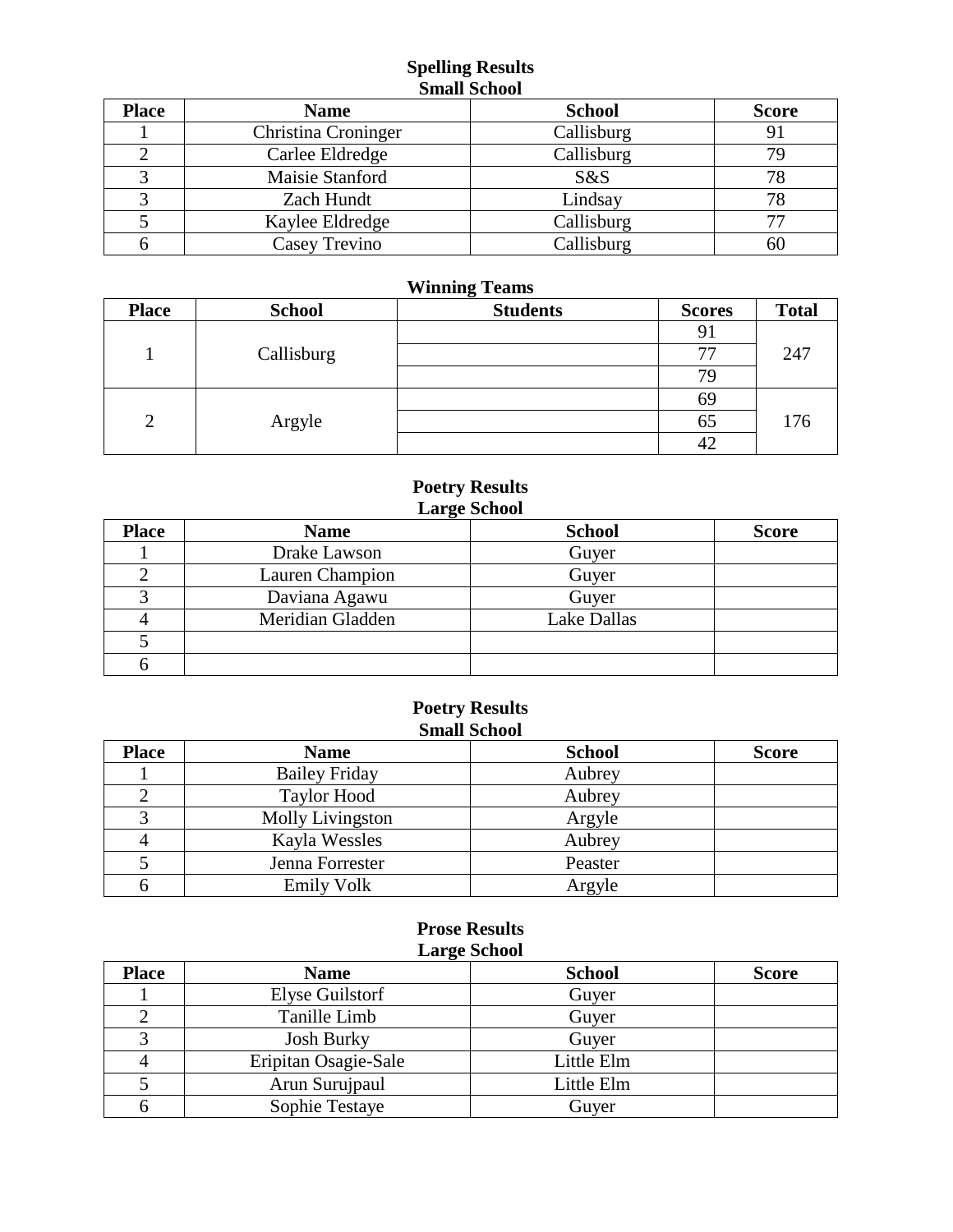#### **Prose Results Small School**

| <b>Place</b> | <b>Name</b>           | <b>School</b> | <b>Score</b> |
|--------------|-----------------------|---------------|--------------|
|              | <b>Scott Collins</b>  | Argyle        |              |
|              | Verenise Aguirre      | Tioga         |              |
|              | <b>Audrey Staples</b> | Tioga         |              |
|              | Jairad Cox            | Aubrey        |              |
|              | Zach Hundt            | Lindsay       |              |
|              | <b>Hailey Pearle</b>  | Peaster       |              |

### **Informative Results Large School**

| <b>Place</b> | <b>Name</b>           | <b>School</b> | <b>Score</b> |
|--------------|-----------------------|---------------|--------------|
|              | Rhyanna Quiroz        | Little Elm    |              |
|              | <b>Matt Russell</b>   | Ryan          |              |
|              | Pete Burley           | Guyer         |              |
|              | Eddie Montoya         | Guyer         |              |
|              | <b>Tessa Castelow</b> | Little Elm    |              |
|              |                       |               |              |

# **Informative Results Small School**

| <b>Place</b> | <b>Name</b>        | <b>School</b> | <b>Score</b> |
|--------------|--------------------|---------------|--------------|
|              | Kim Strelke        | Argyle        |              |
|              | Hannah Barber      | Argyle        |              |
|              | Evan Welch         | Argyle        |              |
|              | <b>Bob Gomulak</b> | Lindsay       |              |
|              | Juanita Sanchez    | Aubrey        |              |
|              | Caden Maydew       | Lindsay       |              |

#### **Persuasive Results Large School**

| $2000 - 20000$ |                       |               |              |  |
|----------------|-----------------------|---------------|--------------|--|
| <b>Place</b>   | <b>Name</b>           | <b>School</b> | <b>Score</b> |  |
|                | <b>Tiffany Wang</b>   | Guyer         |              |  |
|                | <b>Stephanie Bass</b> | Little Elm    |              |  |
|                | Tobi Sally            | Little Elm    |              |  |
|                | Nora Riddle           | Ryan          |              |  |
|                | Michael Tabet         | Guyer         |              |  |
|                | Michael Severn        | Little Elm    |              |  |

#### **Persuasive Results Small School**

| <b>Place</b> | <b>Name</b>           | <b>School</b> | <b>Score</b> |
|--------------|-----------------------|---------------|--------------|
|              | Wylie Hirsh           | Callisburg    |              |
|              | <b>Margaret Stein</b> | Argyle        |              |
|              | Vanessa Zielinski     | Argyle        |              |
|              | Lindsay Gribbs        | Lindsay       |              |
|              | Camdon Maydew         | Lindsay       |              |
|              | Katelyn Brewer        | Aubrey        |              |